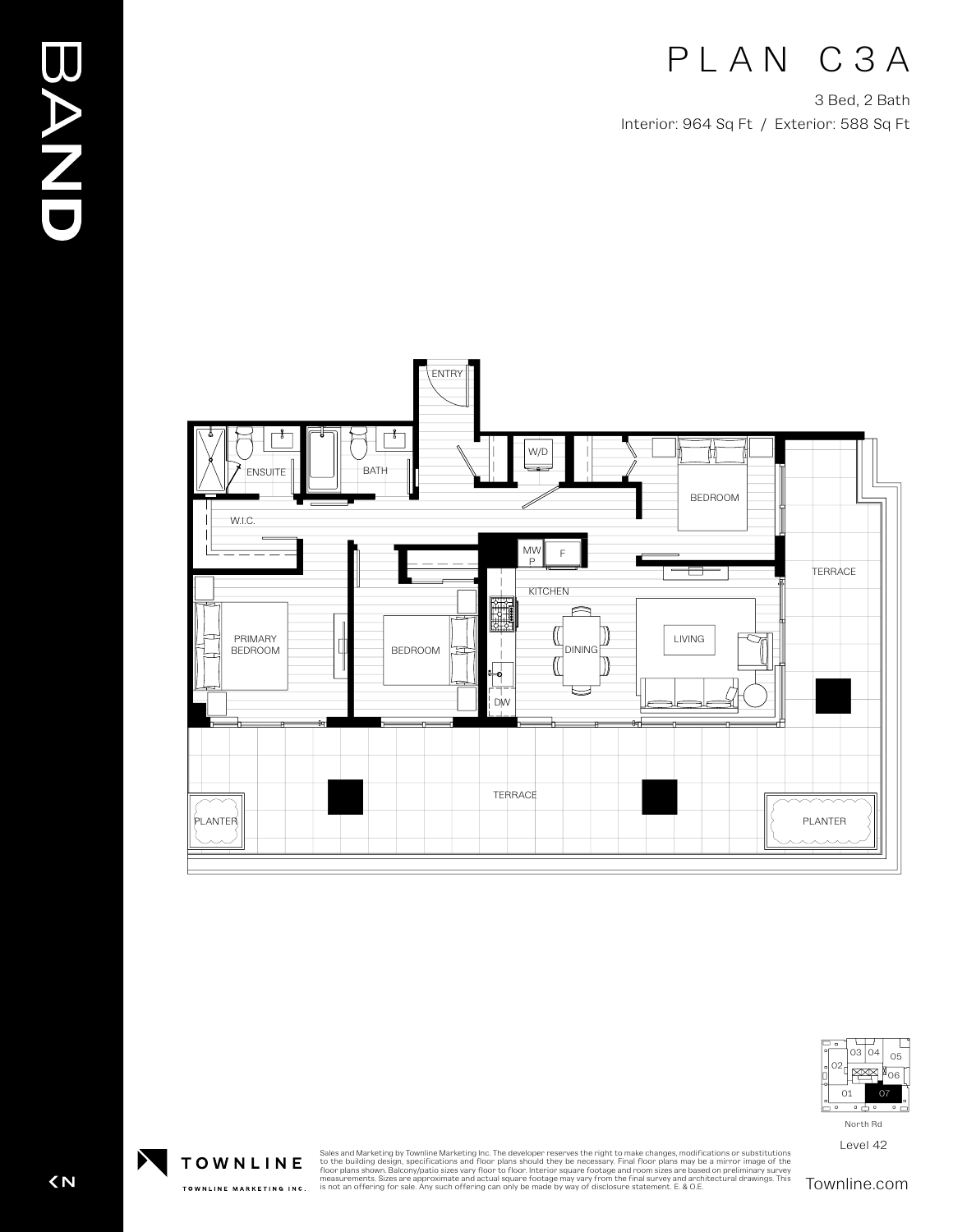#### PLAN C3B

3 Bed, 2 Bath Interior: 964 Sq Ft / Exterior: 605 Sq Ft





Level 42

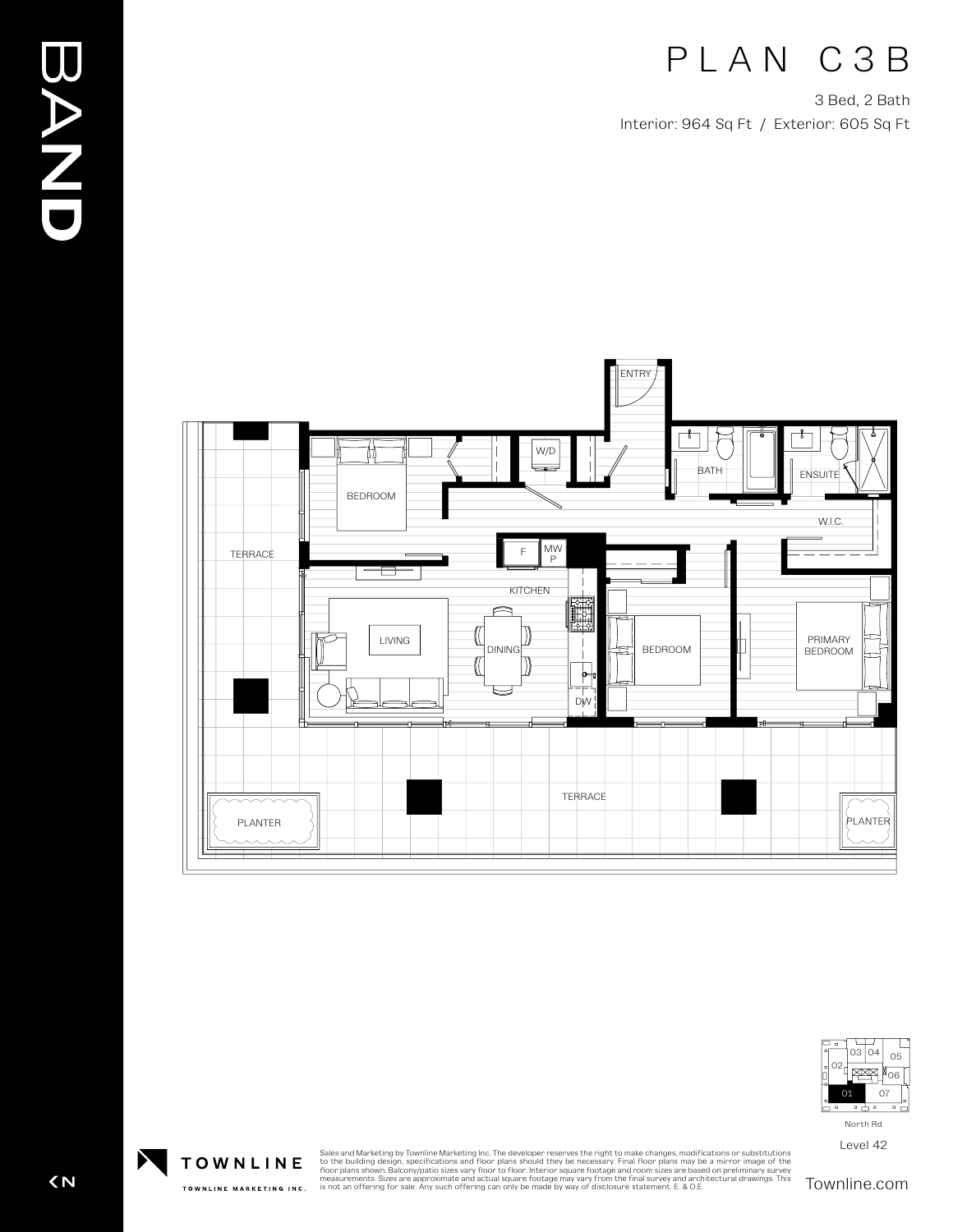# PLAN C3C

3 Bed, 2 Bath Interior: 964 Sq Ft / Exterior: 274 Sq Ft





North Rd

Levels 43–44

Sales and Marketing by Townline Marketing Inc. The developer reserves the right to make changes, modifications or substitutions<br>to the building design, specifications and floor plans should they be necessary. Final floor p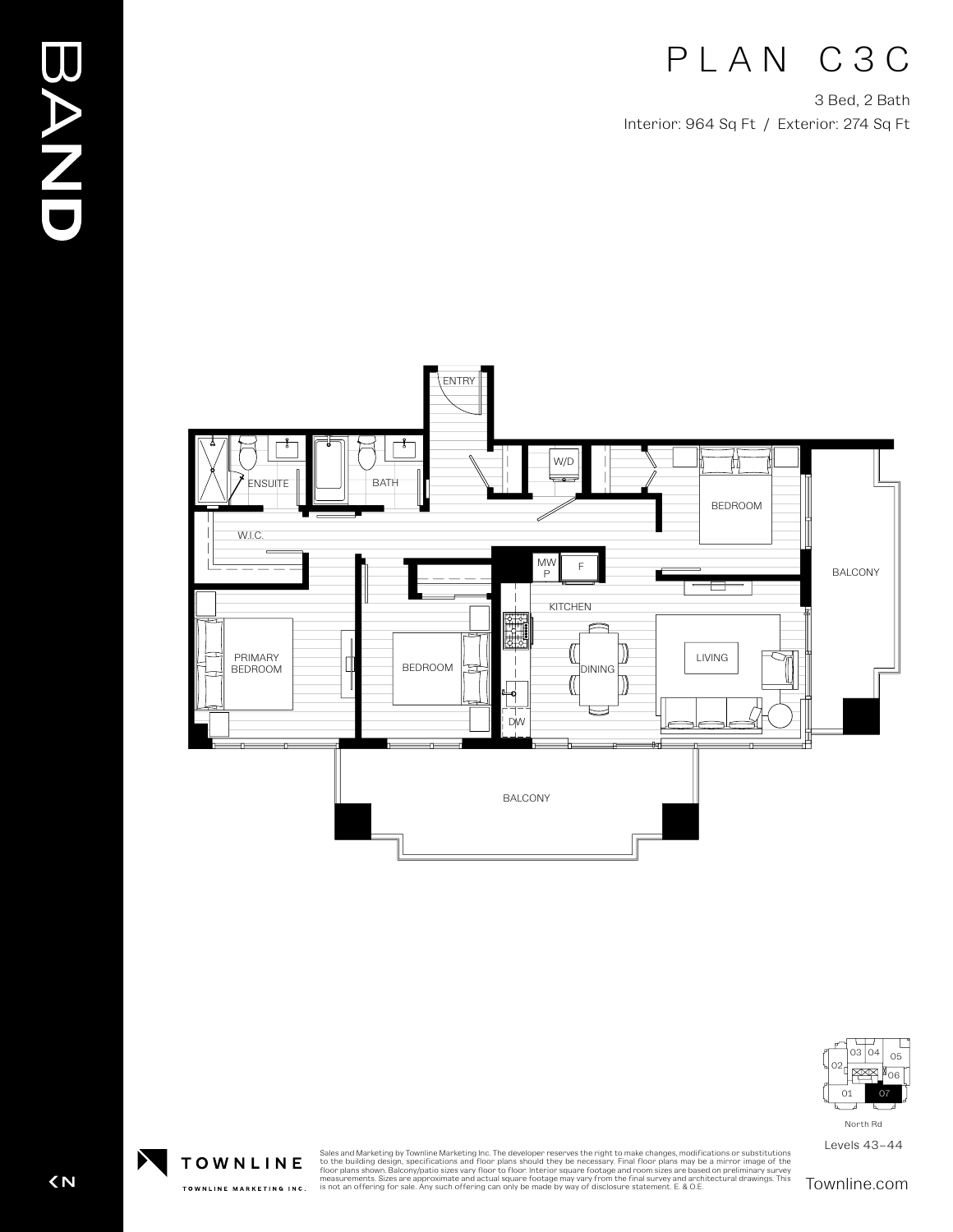### PLAN C3D

3 Bed, 2 Bath Interior: 964 Sq Ft / Exterior: 285 Sq Ft





North Rd

Levels 43–44

Sales and Marketing by Townline Marketing Inc. The developer reserves the right to make changes, modifications or substitutions<br>to the building design, specifications and floor plans should they be necessary. Final floor p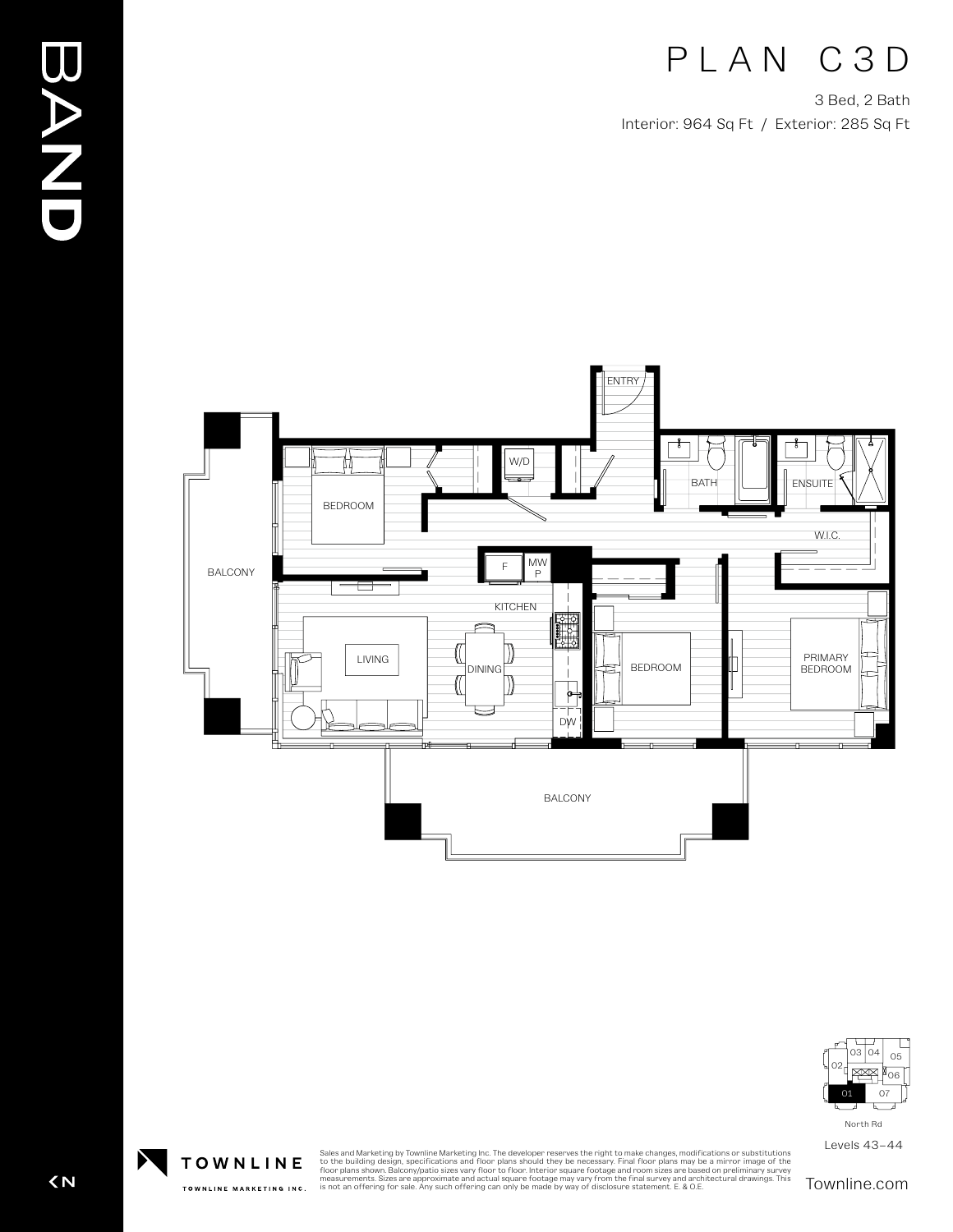PLAN C4A

3 Bed, 2 Bath Interior: 917 Sq Ft / Exterior: 536 Sq Ft





Level 18



Level 42

**EAND** 

Sales and Marketing by Townline Marketing Inc. The developer reserves the right to make changes, modifications or substitutions<br>to the building design, specifications and floor plans should they be necessary. Final floor p

 $\overline{\left( N\right) }$